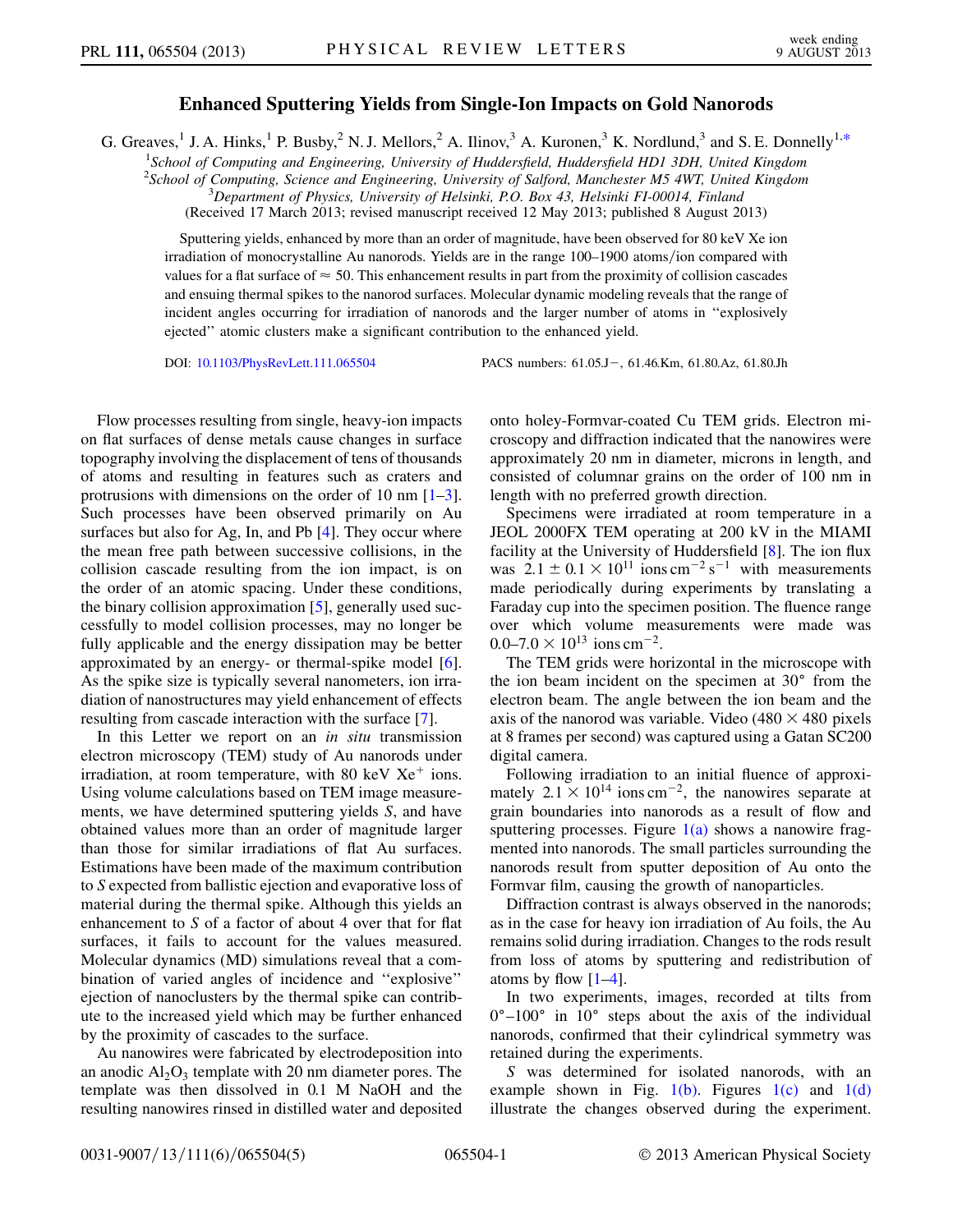

<span id="page-1-0"></span>FIG. 1. Changes to Au nanowire due to irradiation with 80 keV Xe ions. (a) Segmentation due to ''necking'' and breaking of nanowire at grain boundaries following irradiation to a fluence of  $2.1 \times 10^{14}$  ions cm<sup>-2</sup>. (b) Nanorod at starting point for volume measurements—white arrow indicates projected direction of the ion beam which was incident at  $60^\circ$  to the specimen plane. (c) Nanorod following irradiation to (additional) fluence of  $1.6 \times 10^{13}$  ions cm<sup>-2</sup> ( $\approx 227$  impacts on nanorod). (d) Nanorod following irradiation to (additional) fluence of  $5.5 \times 10^{13}$  ions cm<sup>-2</sup> ( $\approx 316$  additional impacts on nanorod). All are bright field TEM images. (e) Plot of atom loss versus ion impacts for Au nanorod shown in panels (b) to (d).

The volume V was determined at fluence intervals of  $4.0 \times 10^{11}$  ions cm<sup>-2</sup> by measuring the radius  $r_i$  of the nanorod at small increments  $\Delta x_i$  (2 pixels = 0.46 nm) along its axis and calculating, over the length of the rod, the sum

$$
V = \sum_{i} \pi r_i^2 \Delta x_i.
$$
 (1)

The number of impacts on the nanorod was calculated from the fluence and projected area of the nanorod, with a trigonometric correction for the angle between electron and ion beams.

Figure  $1(e)$  shows data for a nanorod for which S was determined to be  $1887 \pm 207$  atoms/ion. Experiments have been conducted on an additional four nanorods for which S was  $823 \pm 85$ ,  $1036 \pm 87$ ,  $175 \pm 21$ , and  $147 \pm 12$  atoms/ion. In three experiments, S is significantly enhanced compared to the value for 80 keV Xe ions on planar Au surfaces of approximately 50 [\[9\]](#page-4-1) although this figure could be 3 or more times higher for non-normal incidence [\[10\]](#page-4-2). In two cases there is a smaller enhancement. Although the orientation of the ion beam with respect to crystallographic directions in the nanowire was not generally measured, in the case of the nanowire with a measured S of 147, diffraction analysis revealed that the ion beam was aligned with a  $\langle 112 \rangle$  direction ( $\pm 2^{\circ}$ ). This will be discussed further below.

The proximity of the collision cascade to the surface of the nanorod will result in some enhancement in S due to ballistic and evaporative processes which we estimate below.

Ballistic sputtering.—Sputtering will occur in the ballistic phase of the cascade due to its intersection with the surface, with atoms at the surface having sufficient kinetic energy and appropriately oriented momentum to be ejected. The Monte Carlo code SRIM [\[11\]](#page-4-3) has been used to analyze the energy-deposition distribution resulting from 100 individual collisions of Xe ions with a planar Au surface. A clear (unsurprising) correlation is obtained between the amount of energy deposited in nuclear collisions in a 1 nm layer below the surface and the calculated sputtering yield. This relation, together with the energydeposition profile due to individual cascades calculated from the SRIM code has been used to estimate the ballistic component,  $S_B$  for a 20 nm Au cylinder due to 100 individual impacts. This yields a value of  $S_B$  for the nanorod of  $105 \approx 4$  times the value of 26 calculated for flat surfaces).

<span id="page-1-1"></span>Evaporative sputtering.—For an isotropic solid in which thermal energy  $E$  is deposited as a point source at a position  $r = 0$  at a time  $t = 0$ , at any subsequent time t the temperature T at a distance r is given by  $[12]$ 

$$
T = T_0 + \frac{1}{Nk} \frac{E}{(4\pi Dt)^{3/2}} \exp\left(\frac{-r^2}{4Dt}\right),\tag{2}
$$

where  $T_0$  is the initial temperature, N is the atomic density of the solid,  $k$  is Boltzmann's constant, and  $D$  is the thermal diffusivity.

We approximate the thermal spike to a spherically symmetrical volume with the initial temperature distribution following a radial Gaussian spatial profile. Equation [\(2\)](#page-1-1) can then be used to describe its temperature evolution by making the substitution  $t = t' + t_0$ , where  $t_0$  is the time at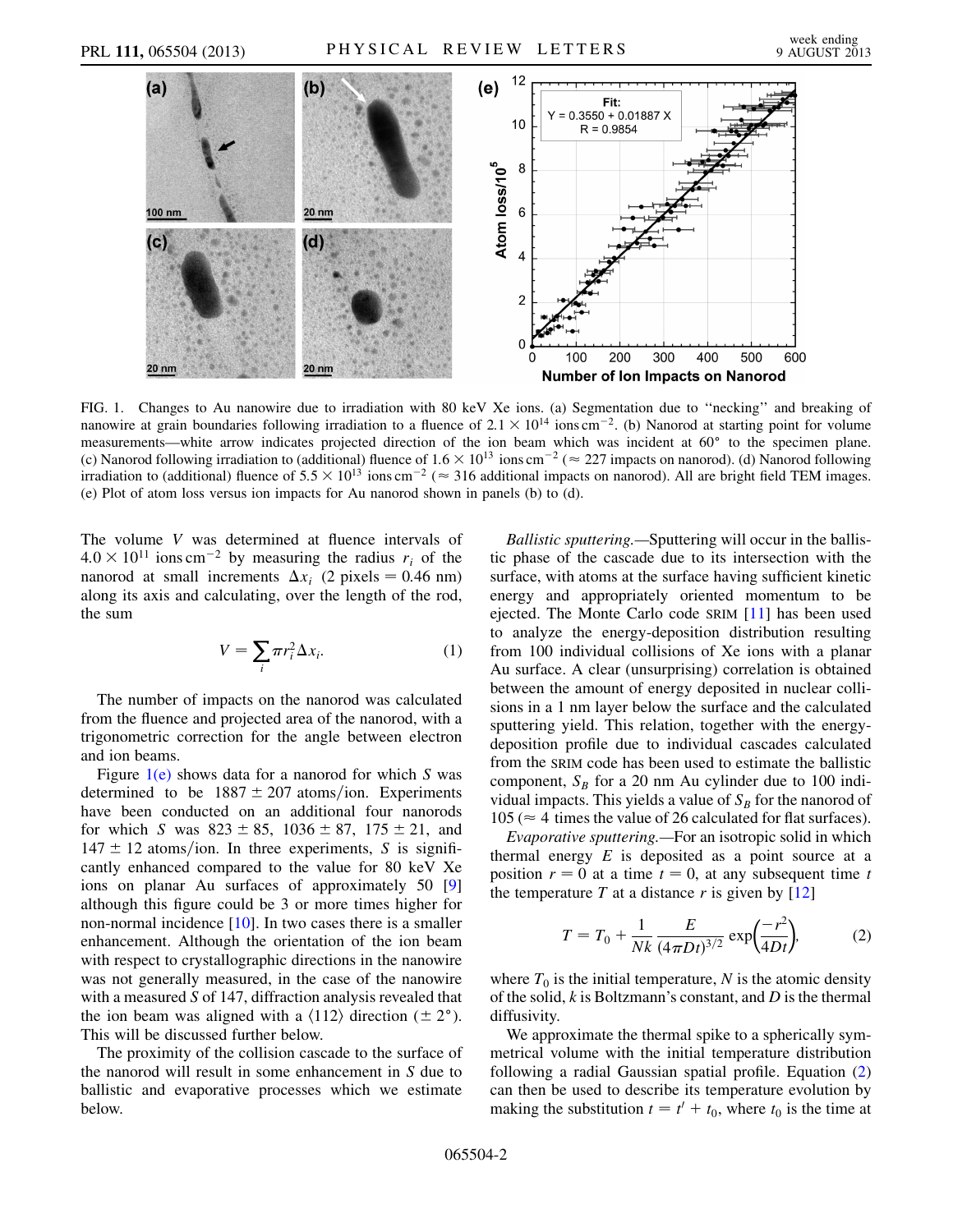which the temperature profile resulting from the point source exactly matches that of the thermal spike and  $t'$  is the elapsed time from the moment of the ion impact (neglecting the sub-picosecond ballistic phase of the collision cascade).

T at any point within the nanorod at time  $t'$  can thus be calculated provided that the position of the center of the spike and the deposited energy  $E$  are known. By calculating  $T$  at a point on the surface, the evaporation rate  $a$  from this point can be obtained from

$$
a = N \sqrt{\frac{kT}{2\pi M}} \exp\left(\frac{-U}{kT}\right),\tag{3}
$$

where  $M$  is the mass of an Au atom and U is the energy input required for evaporation  $[13]$  $[13]$  $[13]$ . By making the maximizing assumption that all heat loss at the surface is due to evaporation, an upper limit to the evaporation due to spikes centered on locations representative of the cascade distribution (as calculated using the SRIM code) can be determined. By integrating  $a$  over the lifetime of each spike and the surface area of the nanorod, the evaporative component  $S_E$  of S can be estimated. Note that, given the short lifetime of the spike, there is minimal coupling of the deposited energy into the electronic system. The appropriate value of D is, thus, one typical of insulators and we have used a value of  $10^{-6}$  m<sup>2</sup> s<sup>-1</sup>, which is approximately 100 times smaller than the equilibrium value for Au and similar to values for alumina and silica. This calculation yields  $S_E = 122$ , approximately 3.5 times the value of 35, similarly calculated for a flat Au surface (The thermal spike lifetime from our calculations is  $\approx 15$  ps as also obtained by Averback in MD simulations of 10 keV Au impacts on Au [\[14\]](#page-4-6)). Summing the two components yields a value for  $S = S_B + S_E = 227$ . This represents an approximately fourfold enhancement of the similarly calculated value for a flat surface of  $S = 61$ . This latter value is somewhat larger than  $S \approx 50$  extrapolated from a compilation of experimental data by Andersen and Bay [\[9\]](#page-4-1).

In order to gain an understanding of processes not included in the simple considerations above, MD simulations of 80 keV Xe impacts were performed on an Au nanorod 70 nm in length and 20 nm in diameter (50 nm cylinder with hemispherical ends). Details of our MD simulations of ion impacts on Au and our general simulation principles have been reported previously [\[15](#page-4-7)[,16\]](#page-4-8). Au interactions were modeled using the embedded-atom method (EAM) potential by Foiles et al. [[17](#page-4-9)]. This gives a good description of a range of Au properties [\[18\]](#page-4-10), including surface irradiation effects [[3](#page-3-2),[19](#page-4-11)[–21\]](#page-4-12). For high-energy collisions we have used the universal Ziegler–Biersack– Littmark (ZBL) interatomic repulsive potential [\[11](#page-4-3)] that complements the EAM potential at small interatomic distances. ZBL electronic stopping was applied for all atoms with a kinetic energy  $\geq 5$  eV [[22](#page-4-13),[23](#page-4-14)].

The upper plane of the nanorod was a (100) surface and ions were fired from random positions above the rod. The angles between the nanorod axis and the ion trajectories were selected randomly in the range  $90^{\circ} \pm 20^{\circ}$ . After each irradiation, the system was simulated for 200 ps without any temperature control, after which the rod was cooled to 300 K to mimic the experimental situation of cooling via thermal conduction through the Formvar film. Using blackbody radiation theory we calculated that radiative cooling can be neglected.

In Fig.  $2(b)$  a crater and expelled material from sputtering and localized flow processes are visible. It should be noted, however, that craters observed to form in our experiments are generally seen to disappear due to flow events from local ion impacts [[2\]](#page-3-8). Such events are less prevalent in simulations, partially due to the small number of ions simulated.

Figure [2\(b\)](#page-3-7) illustrates an important process not considered in standard models of sputtering which appears to be partially responsible for the enhanced sputtering yields: cluster emission. In this image, two clusters have been explosively ejected by the spike. Figure  $2(c)$  is a plot of ejection rate versus time for the impact in Fig.  $2(b)$  indicating that, for this event, the sputtering yield is dominated by the cluster contribution. Specifically, the contribution from "normal" ballistic and evaporative processes is  $\approx 100$  out of a total S of 2560. Clusters containing  $\geq 100$  atoms occur in 60% of the 30 collisions that we have simulated where the ion is not incident along a channeling direction. In our set of 30 simulated impacts, S varied from 20 to 3159 with a mean of  $1005 \pm 182$ . When the incident Xe ion direction was well aligned with a channel, S reduced to near zero as the ion channeled with only a small loss of energy.

To explore the effect of the angle of incidence, we have simulated 20 impacts for a bulk Au sample for each of seven angles (normal to glancing) and weighted these data appropriately for the nanorod shape and the experimental geometry. This yields a significantly increased value of  $S = 388 \pm 89$ —but this is much less than the average value from MD simulations of 1005. Exit sputtering due to ions incident at grazing incidence at the outside of the nanorods may also contribute to the enhanced yield—and overall, this discrepancy indicates that nanosize effects make an important contribution to the yield enhancement.

To estimate the importance of channeling, we performed range calculations of 80 keV Xe on Au single crystals of different orientations using the MDRANGE code [[23\]](#page-4-14), previously shown to give a good description of ion ranges in crystal channels [[24](#page-4-15),[25](#page-4-16)]. Au atoms were arranged in perfect crystals with random thermal displacements, based on the Debye model, corresponding to 300 K with a Debye temperature of 170 K  $[26]$ . The surface normal was in the  $\langle 100 \rangle$ ,  $\langle 110 \rangle$ ,  $\langle 111 \rangle$ , or  $\langle 112 \rangle$  crystal direction and the twist  $(\varphi)$  angle was chosen randomly. ZBL electronic stopping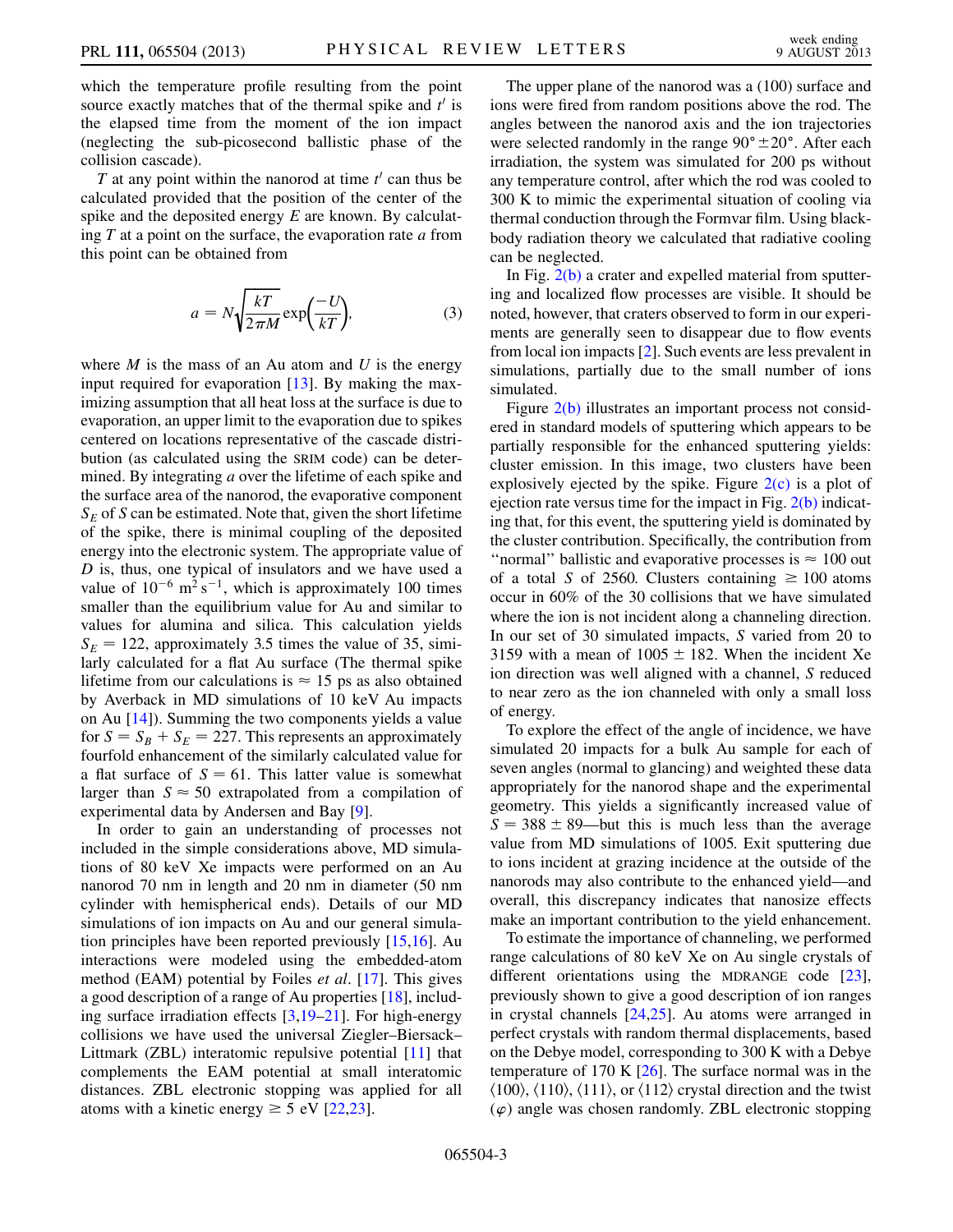

<span id="page-3-7"></span>FIG. 2. Results of MD simulations of 80 keV Xe ions on an Au nanorod: (a) Silhouette of the nanorod following 30 impacts. (b) Image at 80 ps following a single impact showing a crater and ejected nanoclusters. (c) Plot of ejection rate (atoms/ps) as a function of time for a single 80 keV Xe ion impact. The shaded area indicates the contribution from ballistic and evaporative processes. Each point indicates the mean ejection rate for the period since the previous point. The negative ejection values around 50 ps result from atoms evaporated from the clusters being redeposited on the nanorod (cf. Ref. [[21\]](#page-4-12)).

[\[11\]](#page-4-3) was applied to the ion. The simulations showed the half-angle for channeling for 80 keV Xe on Au to be between  $3^\circ$  and  $5^\circ$  for the four directions. Similarly wide channels have also been observed in experiments [\[27\]](#page-4-18). Mean ranges were enhanced by factors of 4–10 and, specifically in the  $\langle 112 \rangle$  direction, the mean range was  $53 \pm 3$  nm compared with  $12.2 \pm 0.2$  nm in a nonchanneling direction. With a mean range more than twice the nanorod width, it is likely that the channeled ions will deposit little energy in the nanorod.

Given the wide half-angle for channeling and the possibility of both axial and planar channeling with concomitant reduction of energy loss in the nanorods, differing degrees of channeling are a likely explanation for the range of values for S observed in our experiments. Further work is underway to quantify this effect.

A combination of factors including surface proximity, varied angles of incidence and the explosive emission of atomic clusters is responsible for a significant enhancement of sputtering yields for heavy ion impacts on Au nanorods over those for flat surfaces. Although simulations reveal that clusters are also emitted from flat surfaces these are smaller and fewer. These factors will also apply, to varying degrees, for heavy-ion collisions on other types of nanostructure involving dense materials and will need to be taken into account when using ion beams to process nanostructures.

The sponsorship of the Academy of Finland (COMOMEN Project No. 1139204) and the computational resources granted by the Center for Scientific Computing in Espoo, Finland are gratefully acknowledged.

<span id="page-3-0"></span>[\\*C](#page-0-0)orresponding author. s.e.donnelly@hud.ac.uk

- <span id="page-3-8"></span><span id="page-3-1"></span>[1] R.C. Birtcher and S.E. Donnelly, *[Phys. Rev. Lett.](http://dx.doi.org/10.1103/PhysRevLett.77.4374)* 77, [4374 \(1996\)](http://dx.doi.org/10.1103/PhysRevLett.77.4374).
- <span id="page-3-2"></span>[2] S. E. Donnelly and R. C. Birtcher, *[Phys. Rev. B](http://dx.doi.org/10.1103/PhysRevB.56.13599)* 56, 13599 [\(1997\)](http://dx.doi.org/10.1103/PhysRevB.56.13599).
- [3] K. Nordlund, J. Tarus, J. Keinonen, S. E. Donnelly, and R. C. Birtcher, [Nucl. Instrum. Methods Phys. Res., Sect. B](http://dx.doi.org/10.1016/S0168-583X(03)00724-9) 206[, 189 \(2003\).](http://dx.doi.org/10.1016/S0168-583X(03)00724-9)
- <span id="page-3-4"></span><span id="page-3-3"></span>[4] S. E. Donnelly and R. C. Birtcher, *[Philos. Mag. A](http://dx.doi.org/10.1080/01418619908214279)* **79**, 133 [\(1999\)](http://dx.doi.org/10.1080/01418619908214279).
- <span id="page-3-5"></span>[5] M. T. Robinson and I. M. Torrens, *[Phys. Rev. B](http://dx.doi.org/10.1103/PhysRevB.9.5008)* 9, 5008 [\(1974\)](http://dx.doi.org/10.1103/PhysRevB.9.5008).
- <span id="page-3-6"></span>[6] J. A. Brinkman, [J. Appl. Phys.](http://dx.doi.org/10.1063/1.1721810) 25, 961 (1954).
- [7] T. T. Järvi, J. A. Pakarinen, A. Kuronen, and K. Nordlund, [Europhys. Lett.](http://dx.doi.org/10.1209/0295-5075/82/26002) 82, 26 002 (2008).